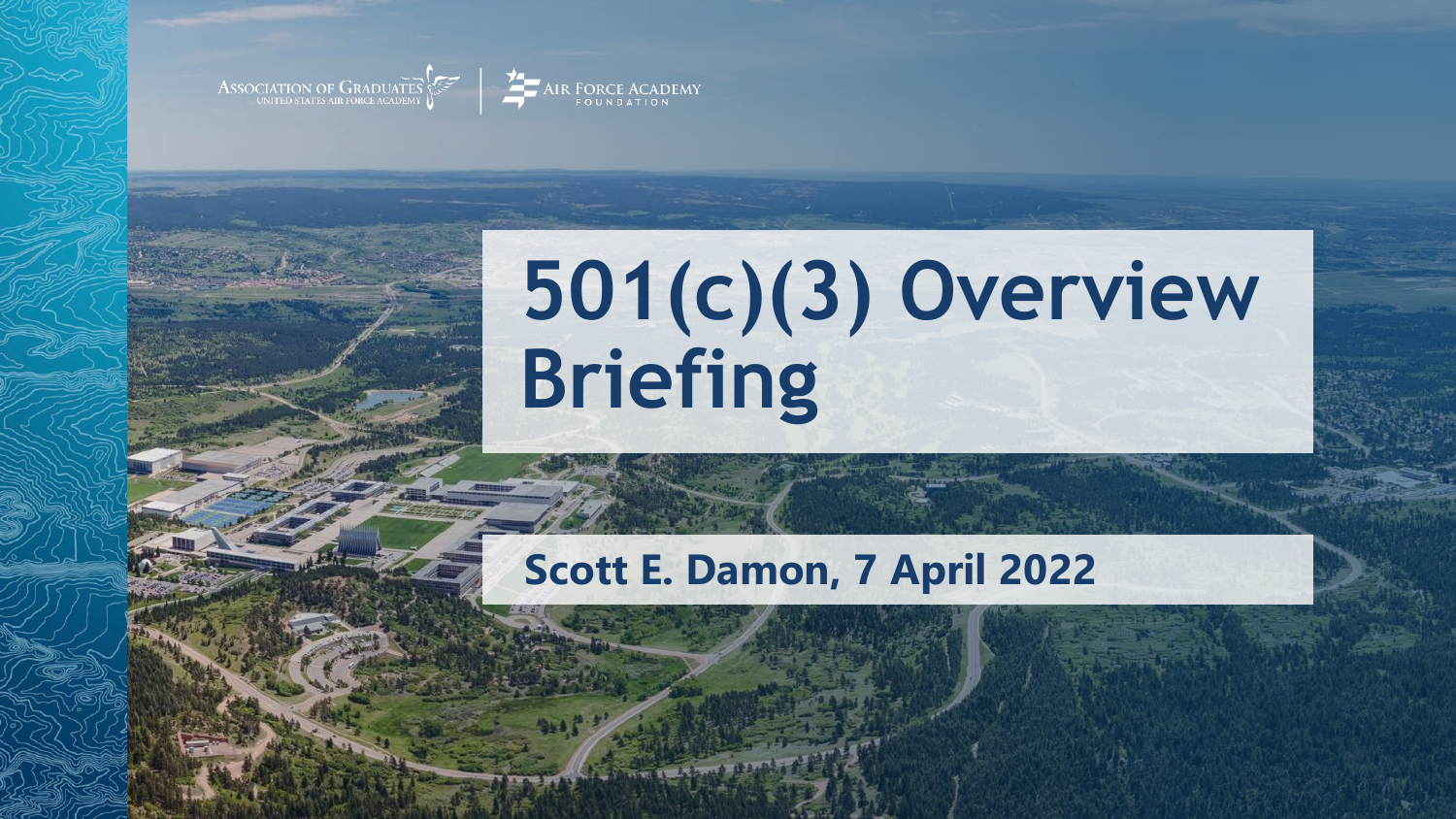

#### Certain Organizational Structure



- Articles of Incorporation
	- (Status under State Law)- Non-Profit Corporation is the most common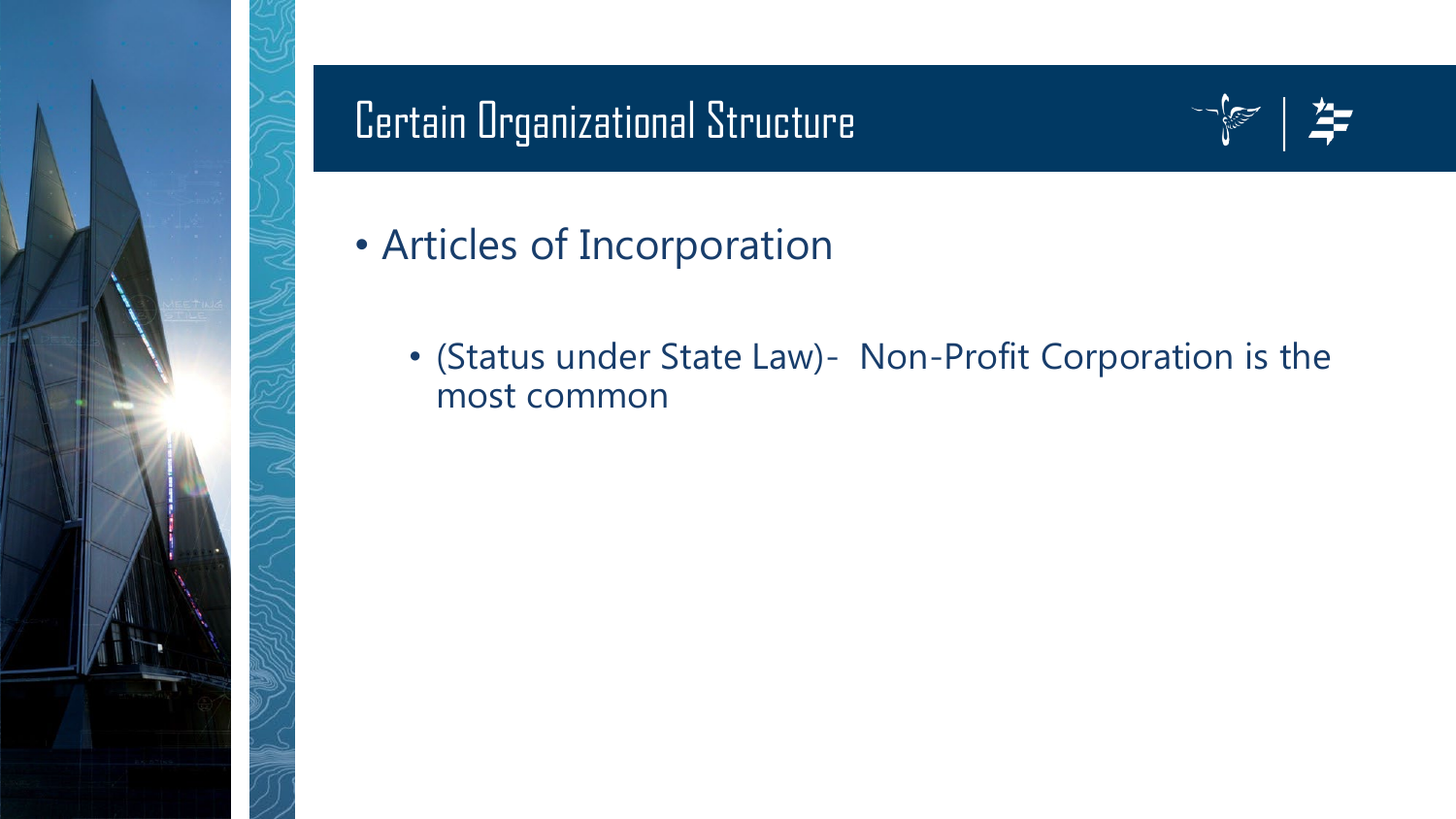

#### Must Have By-laws



- By-laws define essential elements including board size, officer and directors' roles, basic rules, policies and procedures and other matters of organizational governance.
- Consider borrowing from other clubs
- Also must have conflict of interest policy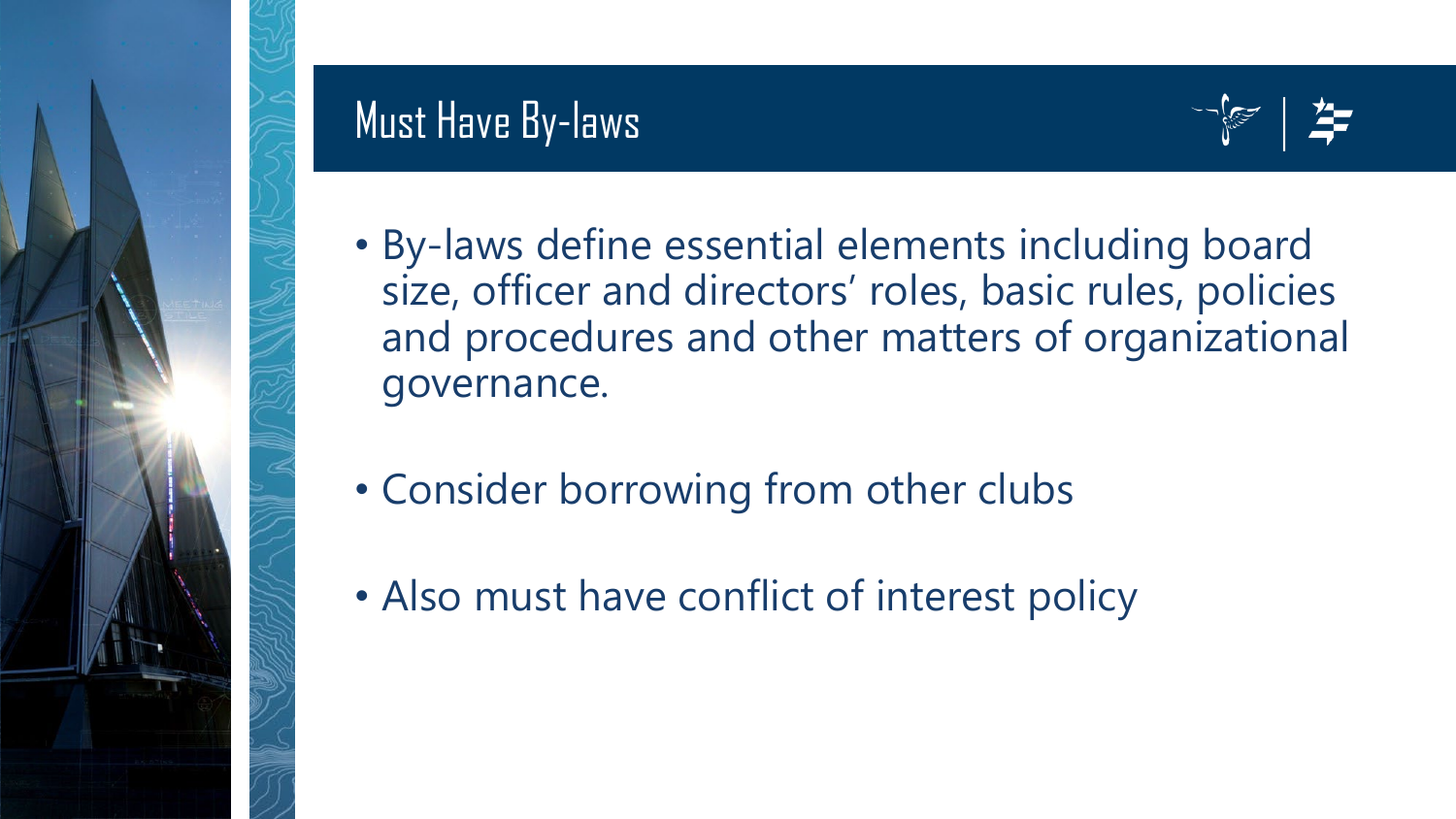#### Federal Identification Number



- An Employer Identification Number (EIN), or Federal Tax Identification Number (FTIN)- used by the federal government to identify a business entity
- A federal identification number can be obtained by either filing a Form SS-4 or completing the application online which is available at www.irs.gov.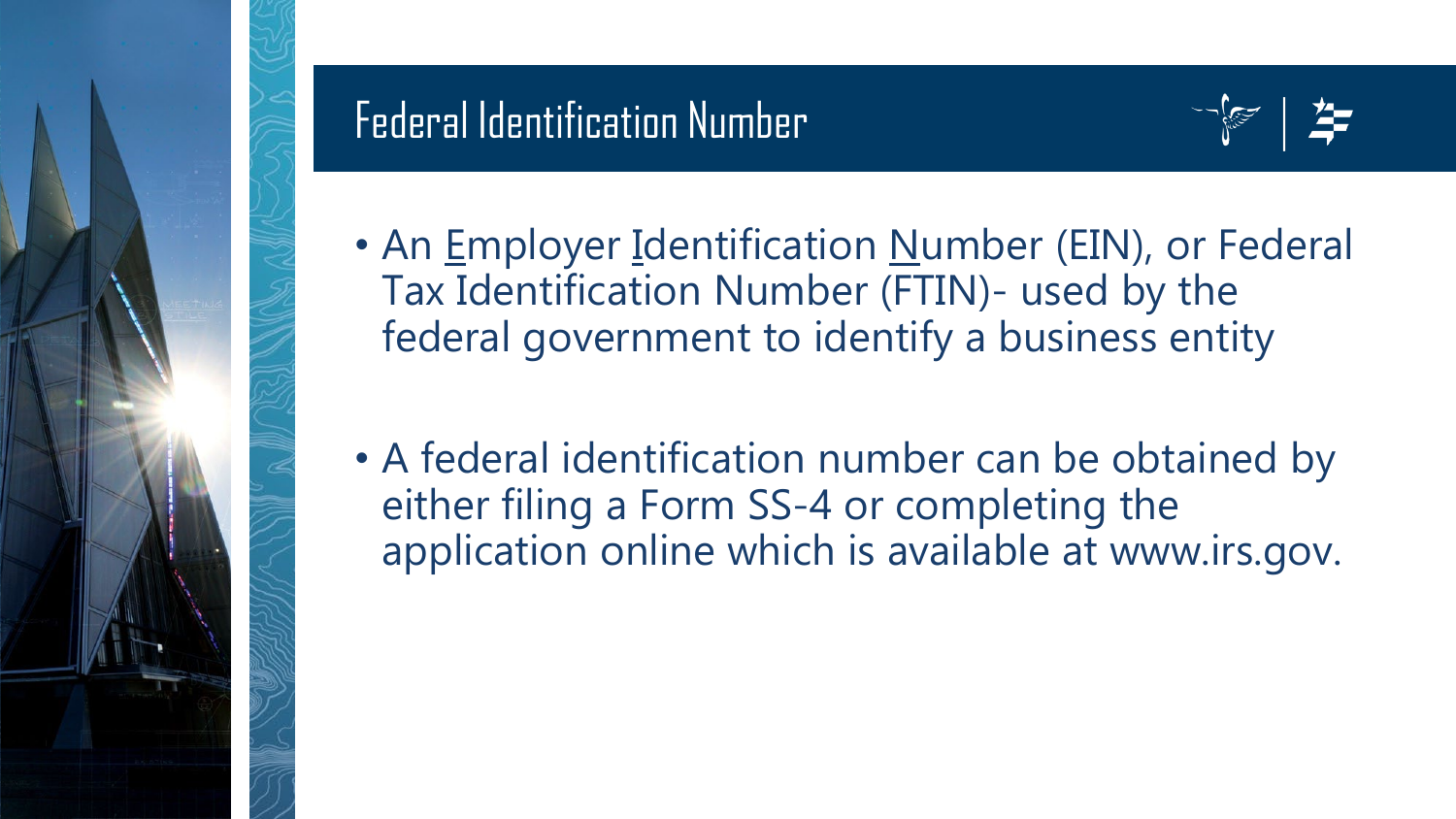

# Eligibility for 501(c)(3) Status



- The organization must be established as a non-profit corporation, trust, or unincorporated association (usually a non-profit corporation).
- A substantial portion of the organization's activities must further its exempt purpose.
- To be tax exempt, an organization must have one or more exempt purposes stated in its organizing documents.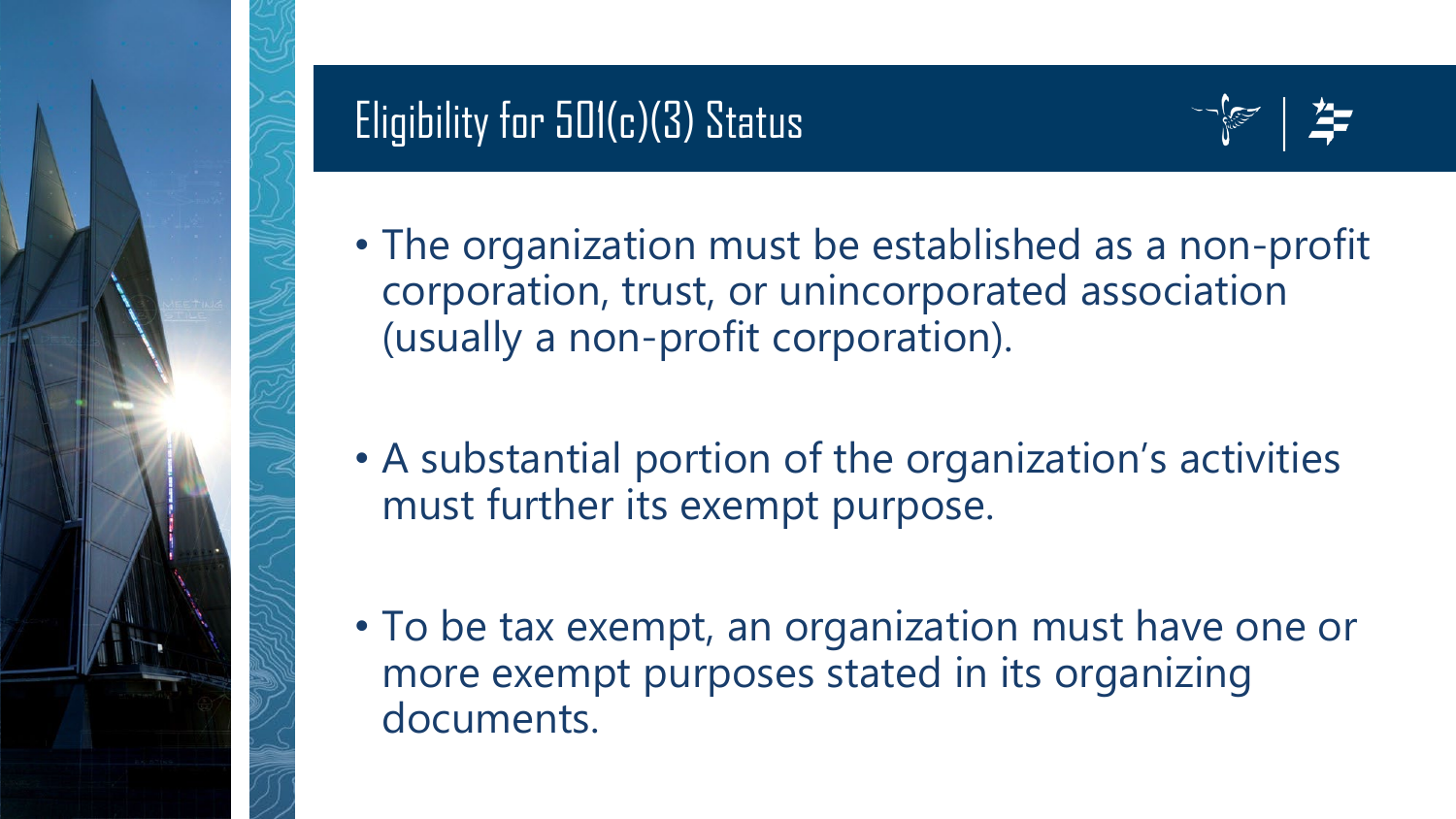

### Types of 501(c)(3) Organizations



• USAFA Parent Associations fall under the subcategory of Charitable within Advancement of Education.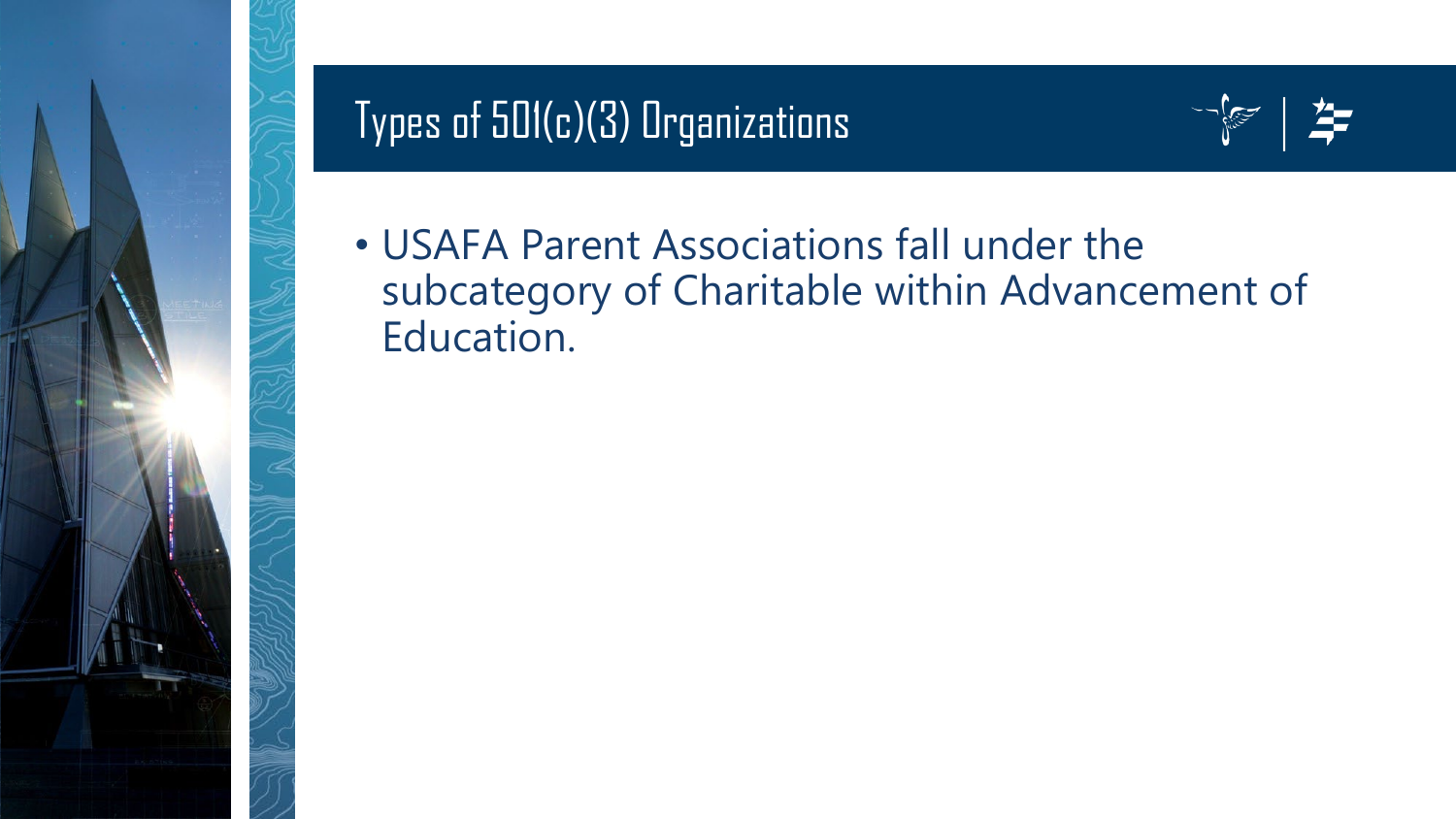

### Responsibilities of a 501(c)(3) Status



- Record Keeping
- Filing Requirements
- Disclosure Requirements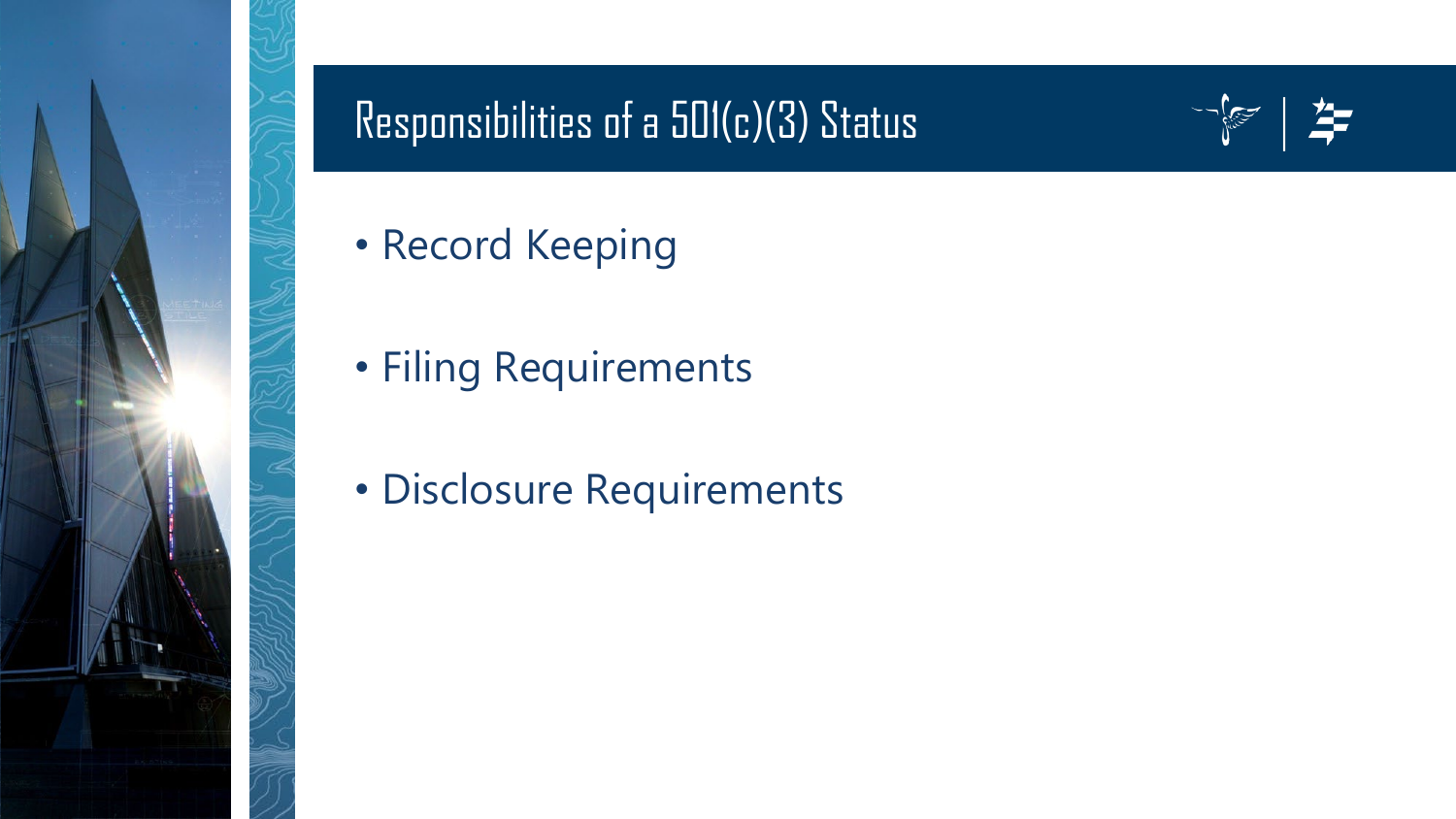

# Applications for 501(c)(3) Status



- Almost certainly your club will use 1023-EZ
	- User fee \$275. User fee must be paid through Pay.gov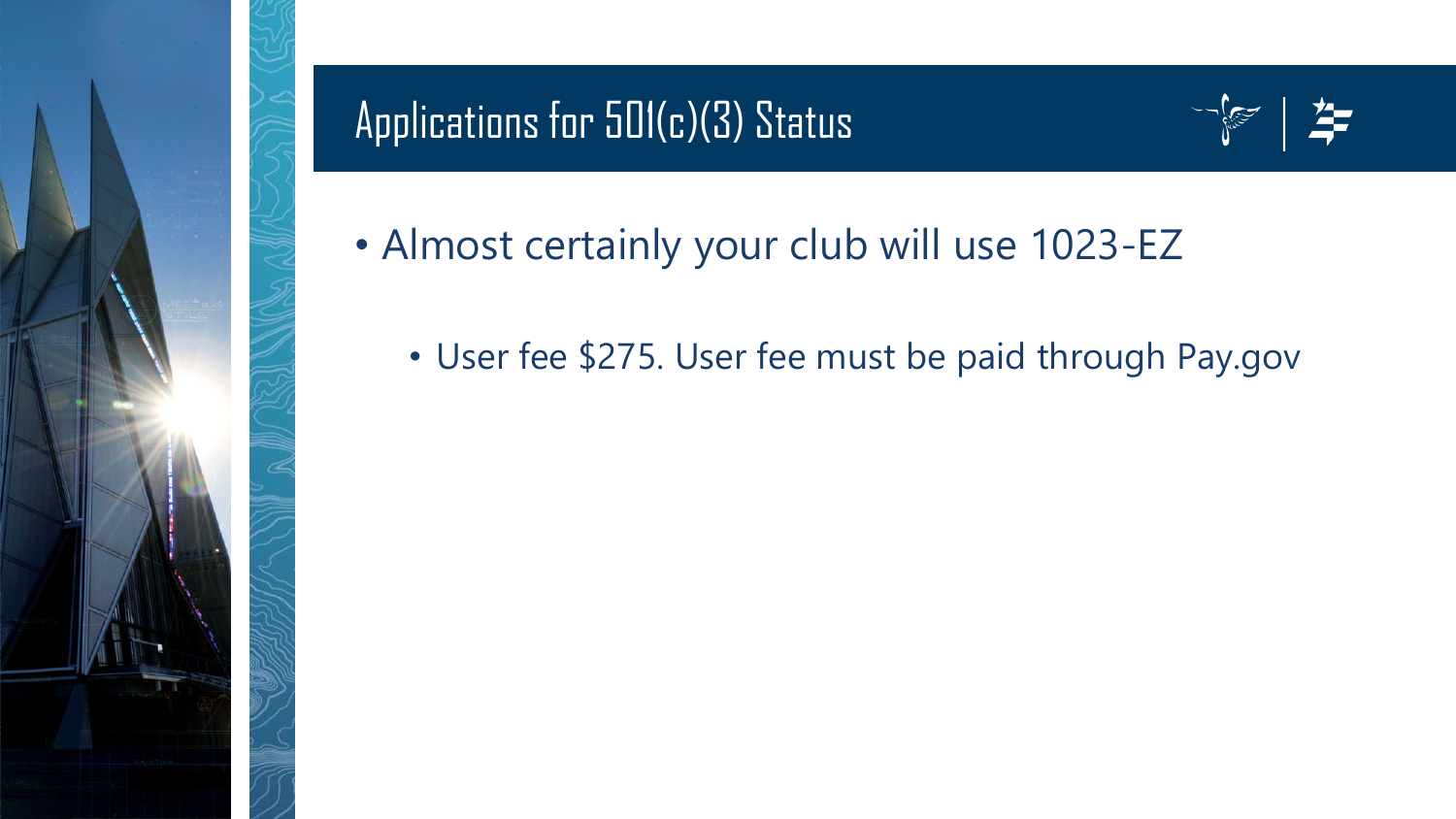

#### Applications for 501(c)(3) Status



- Most organizations must file one of these applications by the end of the 27th month after they are legally formed. [From the IRS: Generally, if you file Form 1023-<br>EZ within 27 months after the end of the month in which you were legally formed, and we approve the application, the legal date of formation will be the effective date of your exempt status. If you do not file Form 1023-EZ within 27 months of formation, the effective date of your exempt status will be the date you filed Form 1023-EZ (submission date)].
- Application will be reviewed by an IRS tax specialist who may require additional information. Upon completion the IRS will issue a Determination Letter.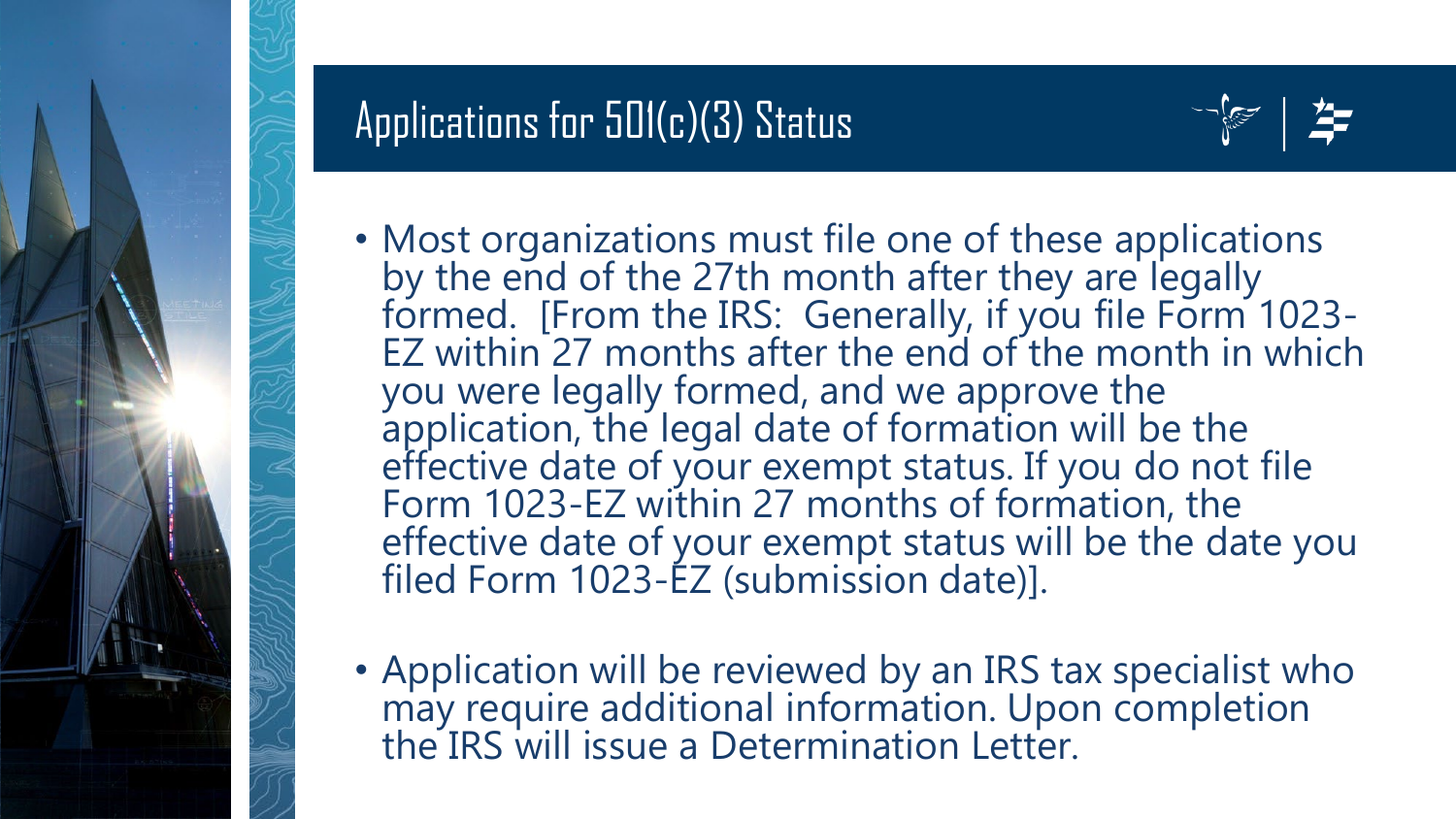### Annual Federal Filing Requirement



• Typically Form 990-N (\$50,000.00 or less of annual gross receipts), this is basically an e-postcard.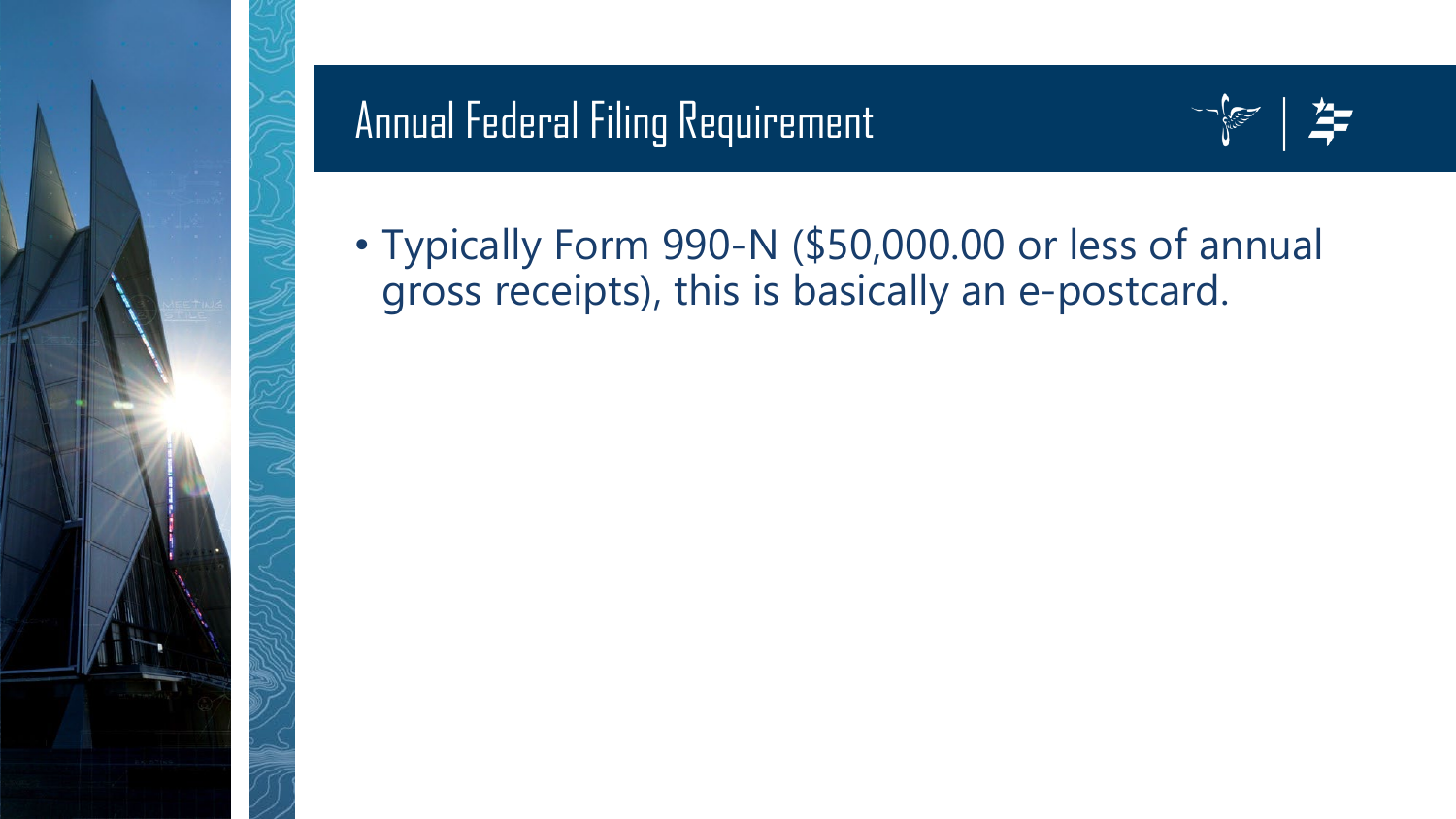### Organizational Compliance



- If annual federal filing is missed for three years there is an automatic loss of 501(c)(3) Status.
- The fiscal responsibility of Officers and Directors.
- Expenses paid to Individuals.
- The organization must refrain from political campaigns.
- There must be no benefit to any private stakeholder or individual.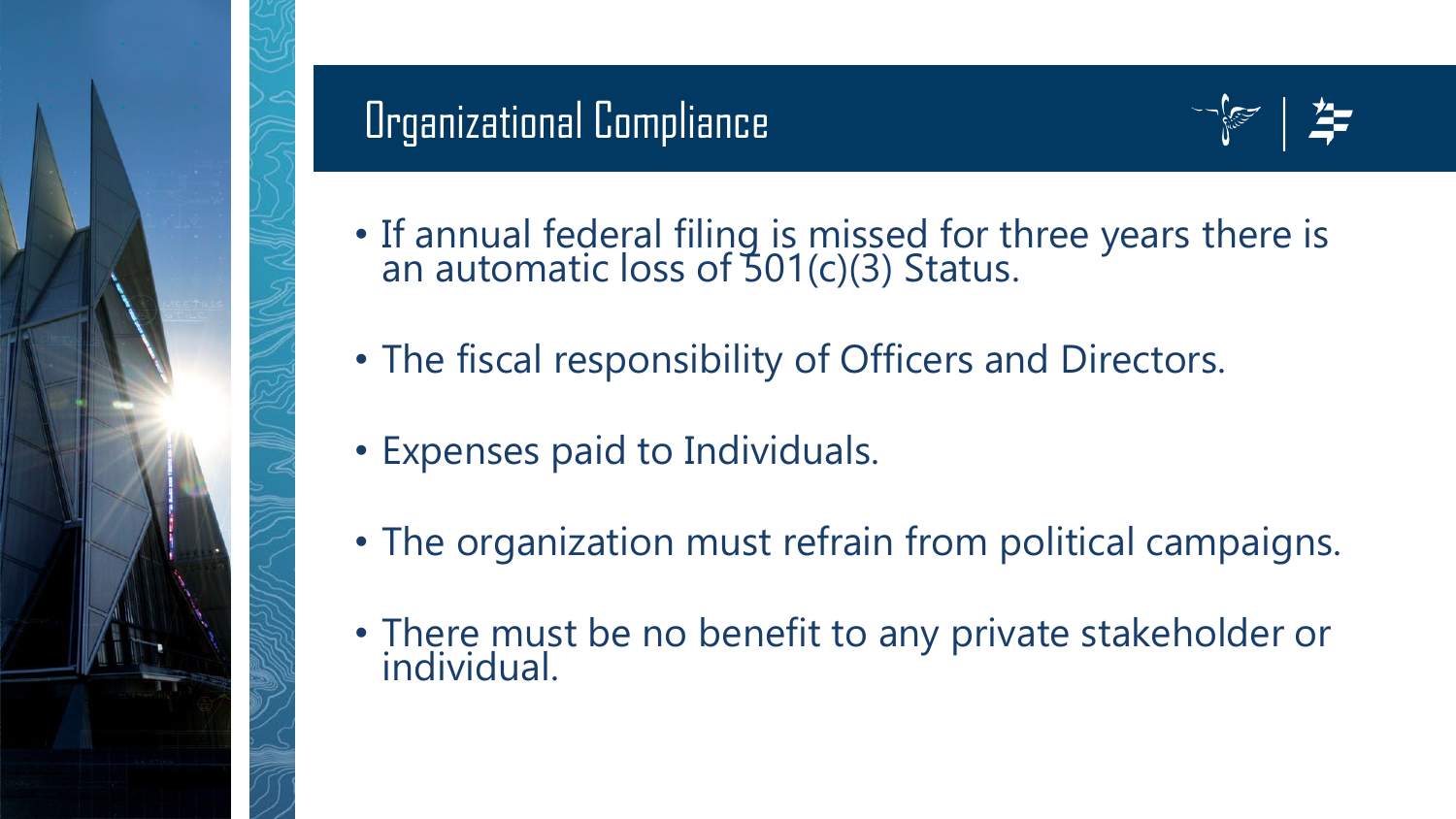

# 501(c)(3) Helpful Links



- Application for Recognition of Exemption (master document to follow with further links and forms)
- https://www.irs.gov/charities-non-profits/application-for-recognition-of-<br>exemption#:~:text=To%20apply%20for%20recognition%20by,including%20th e%20appropriate%20user%20fee.
- About Form 1023, Application for Recognition of Exemption Under Section 501(c)(3) of the Internal Revenue Code
	- https://www.irs.gov/forms-pubs/about-form-1023
- About Form 1023-EZ, Streamlined Application for Recognition of Exemption Under Section 501(c)(3) of the Internal Revenue Code
	- https://www.irs.gov/forms-pubs/about-form-1023-ez
- Instructions for Form 1023-EZ
	- <https://www.irs.gov/pub/irs-pdf/i1023ez.pdf>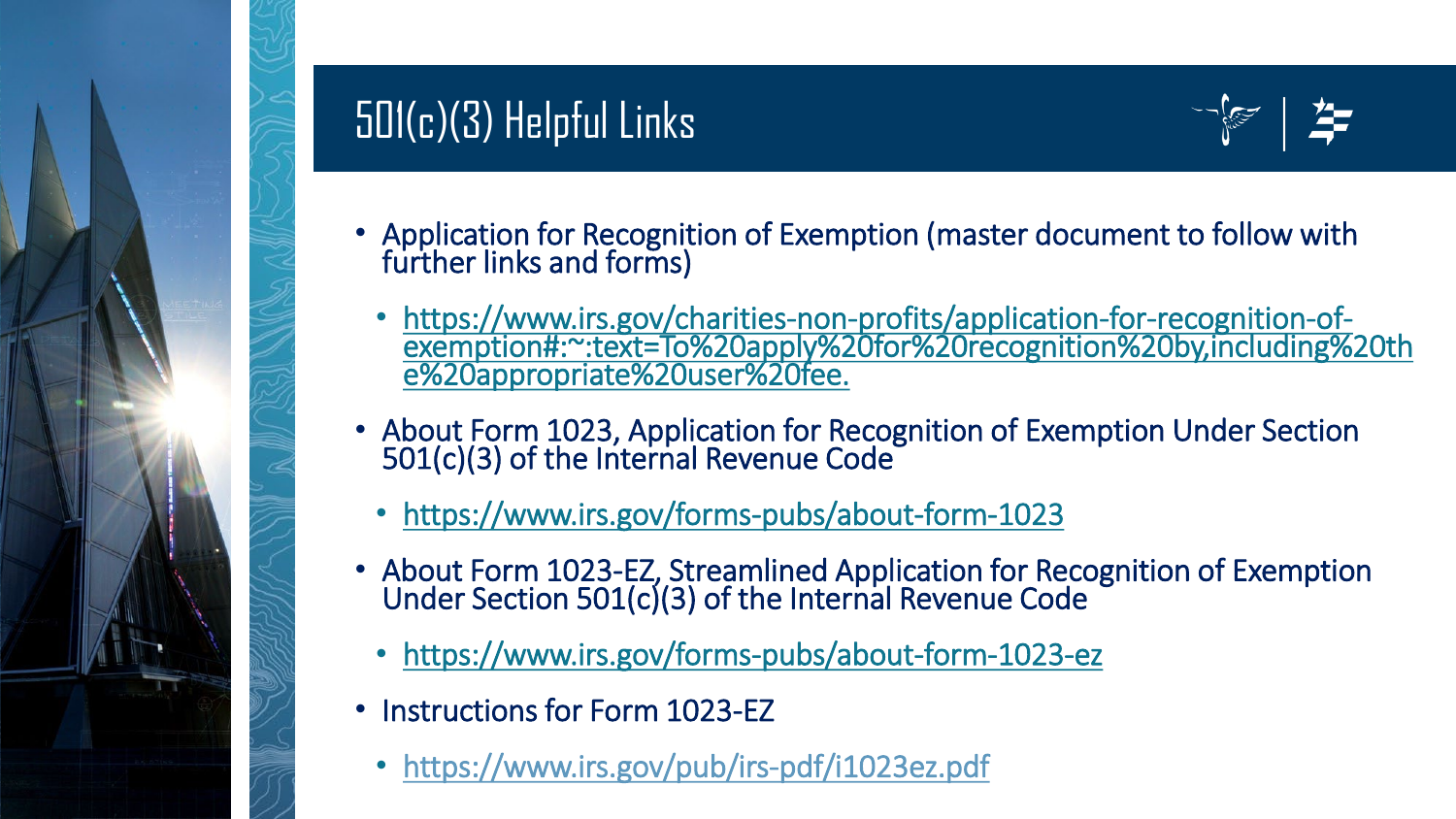

#### 501(c)(3) Helpful Links



- Application Process (Nonprofit Exemption from federal income taxation)(includes step-by-step computer form)
	- https://www.irs.gov/charities-non-profits/application-process
- Frequently Asked Questions about Applying for Tax Exemption
- https://www.irs.gov/charities-non-profits/frequently-asked-questionsabout-applying-for-tax-exemption
- Application for Employer Identification Number (EIN)
	- https://www.irs.gov/pub/irs-pdf/iss4.pdf